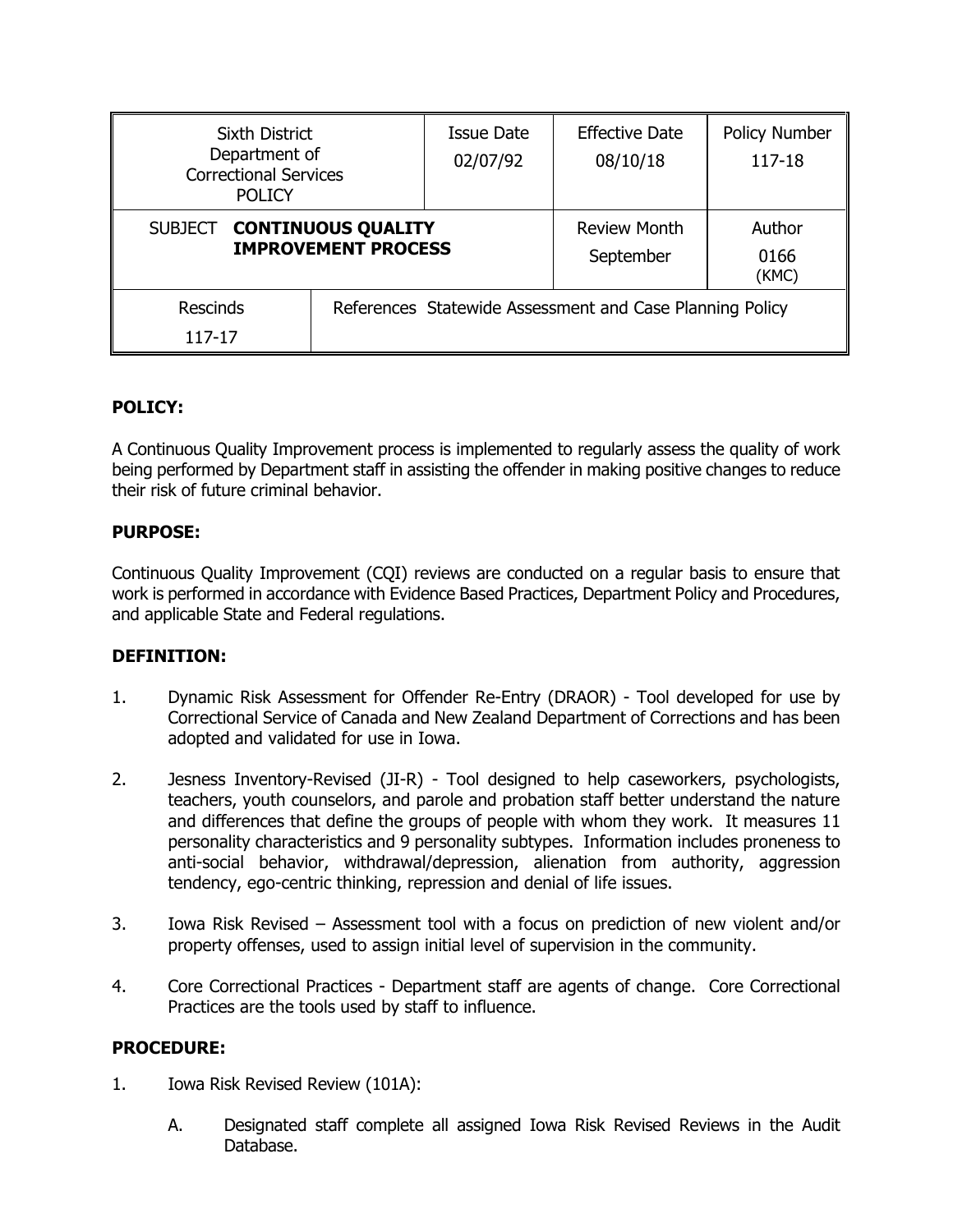### **POLICY NUMBER 117-18 PAGE 2 OF 6**

- B. Reviews do not become a part of the case file.
- C. Assessments to be reviewed are randomly selected whenever possible.
- D. District Directors or their designees establish Iowa Risk Revised Review follow-up protocols that include time frames, coaching, scoring revisions, and updating database.
- E. District Directors or their designees may designate staff to be peer reviewers. Staff designated as peer reviewers have completed specific training as set out by their District Directors and follow written protocols for conducting CQI tasks.
- 2. Iowa Risk Revised Review Proficiency Standards:
	- A. Satisfactory Assessment A satisfactory assessment is defined as one in which the total scores are within  $+/-$  one (1) point of the reviewer's scores AND one (1) or fewer items is incorrectly scored.
	- B. Unsatisfactory Assessment An unsatisfactory assessment is defined as one in which the total scores are two (2) or more points different from the reviewer's score OR two (2) or more items are incorrectly scored.
	- C. Initial proficiency status is attained by achieving the following proficiency rating on a minimum of five (5) randomly selected IRR assessments.
		- $\bullet$  90% and above = 5%, minimum of 2 cases audited the following year
		- $\cdot$  80% 90% = 10% audited the following year
		- 79% and below  $= 15%$  audited the following year
	- D. IRR audits are conducted on a quarterly basis and the number of audits completed on an agent is determined by their proficiency status as outlined in #3.
- 3. DRAOR Non-Case Manager Review refer to the Review Scoring Manual:
	- A. These reviews are conducted only for non-case managers (i.e. PSI writers, intake officers)
	- B. DRAORs for case management purposes are reviewed as a part of the case review.
	- C. Minimum of 2 (two) initial DRAORs are reviewed within a thirty (30) day period to determine initial proficiency. Both DRAORs audited must meet the criteria outlined in #4 to be deemed proficient.
		- 1) If proficient, re-review takes place on an annual basis.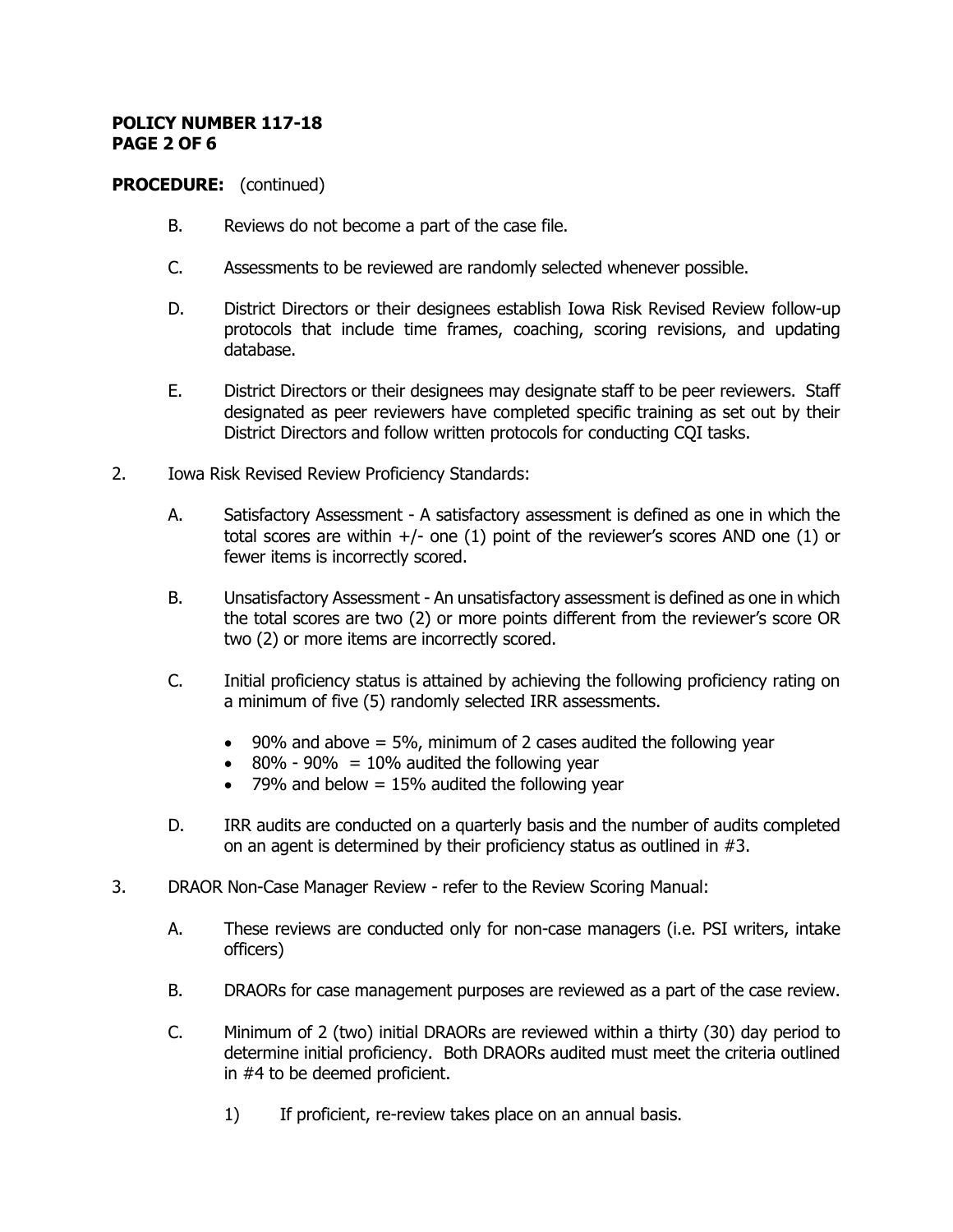#### **POLICY NUMBER 117-18 PAGE 3 OF 6**

- 2) If not proficient, recommendations to include training and/or coaching and/or mentoring within a six (6) month time of initial review. Follow-up reviews take place every six (6) months until staff is deemed proficient. Skill development plan is completed and individualized to accommodate staff needs.
- D. Proficiency:
	- 1) No two (2) point deviation on any item.
	- 2) Adoption of the SME (Standard Measure of Error) once provided by Serin/Hansen.
- E. Justifications:
	- 1) If the justification does not match the score, and the score is correct, the agent receives feedback and coaching on justifications matching both the item and the score.
- F. Ongoing proficiency to include:
	- 1) Of the selected DRAORs reviewed for initial proficiency, one (1) may be selected (once staff has been deemed proficient) to be audio and/or video recorded at time of reassessment.
	- 2) Proficiency standards apply with the addition that items are resolved and/or addressed. Skill development plan is completed and individualized to accommodate staff needs.
- G. Designated staff complete all assigned DRAOR Reviews in the Database.
- H. DRAOR Reviews do not become a part of the case file.
- I. DRAORs to be reviewed are randomly selected whenever possible.
- J. DRAORs for non-case managers (i.e. PSI writers, intake officers) are reviewed to determine initial proficiency.
- K. District Directors or their designees establish DRAOR Review follow-up protocols that include time frames, coaching, scoring revisions, and updating database.
- 4. DRAOR/Case Management Review Refer to the Review Scoring Manual for minimum proficiency standards and review scoring guidelines.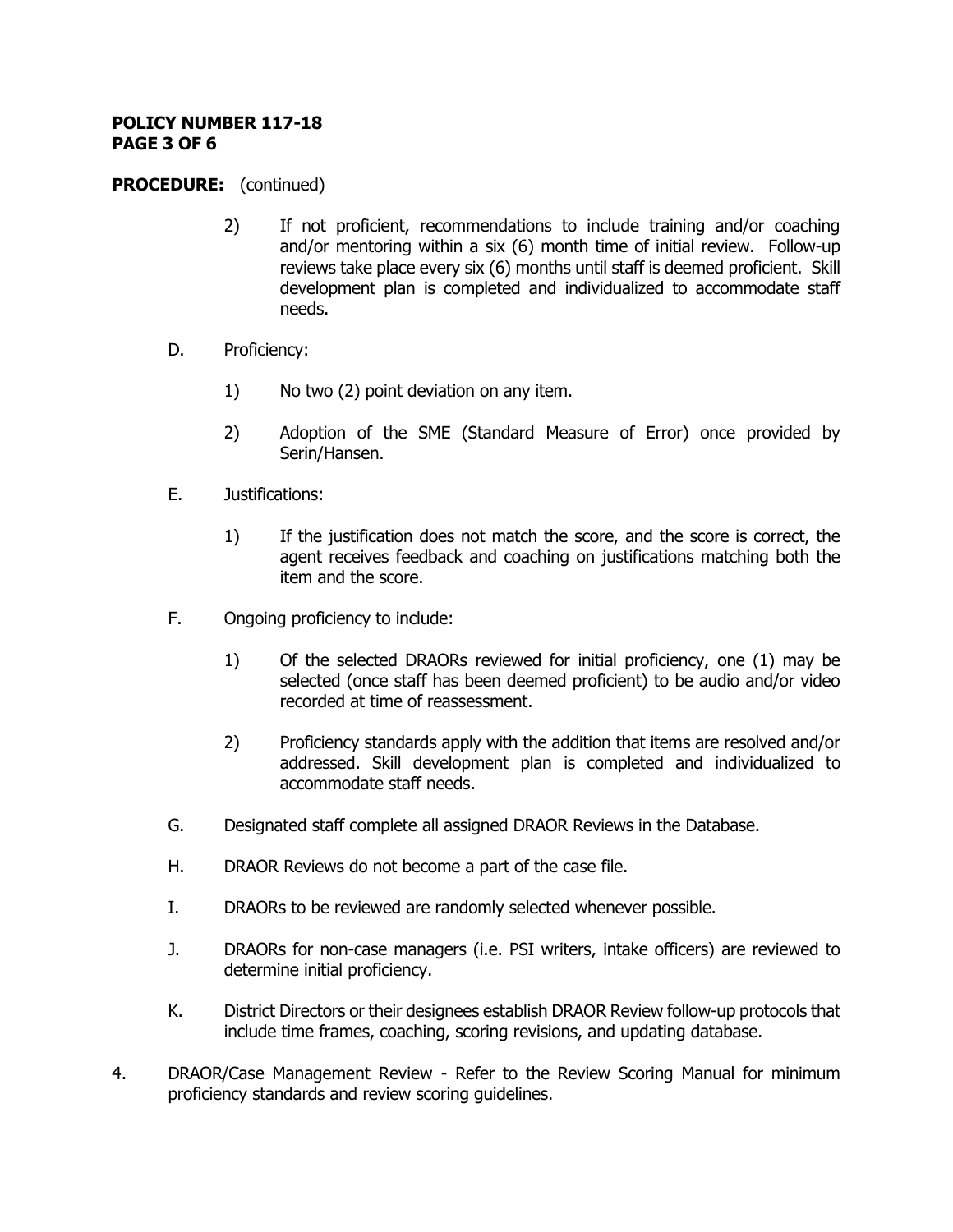#### **POLICY NUMBER 117-18 PAGE 4 OF 6**

- A. Assigned staff complete all DRAOR case management reviews in the Audit Database.
- B. DRAOR/Case Management Reviews do not become a part of the case file.
- C. Case Reviews to be completed are randomly selected whenever possible. Other reviews may be assigned by the District Director or their designees as a means to evaluate targeted areas of performance, to respond to case developments, or as follow-up to a critical incident.
- D. DRAORs for case management purposes are reviewed as part of the case review. Case managers are reviewed to determine both initial and ongoing proficiency.
- E. District Directors or their designees establish Case Review follow-up protocols that include time frames, coaching, scoring revisions, and updating database.
- F. The following criteria is included in Case Reviews:
	- 1) Timeliness All assessments and case plan activities are completed within prescribed time frames.
	- 2) Needs Identification Need identification and focus are arrived at through use of approved assessment tools.
	- 3) Conditions Requirements mandated by the Court, Board of Parole and the Department are being enforced in an effective and timely manner. The correct level of supervision is identified and contact standards are being met.
	- 4) Case Management Supervision activities are appropriate and based on risk and need.
	- 5) Case Planning The case plan is appropriate as evidenced by individualized plan based on needs by reinforcing concepts and goals.
	- 6) Core Correctional Practices Ways of behaving in order to intentionally influence individuals toward prosocial change through unplanned or planned interactions.
	- 7) Documentation All ICON entries.
- G. For cases supervised at Level 3, 4, or 5, a full review is conducted and includes all criteria above.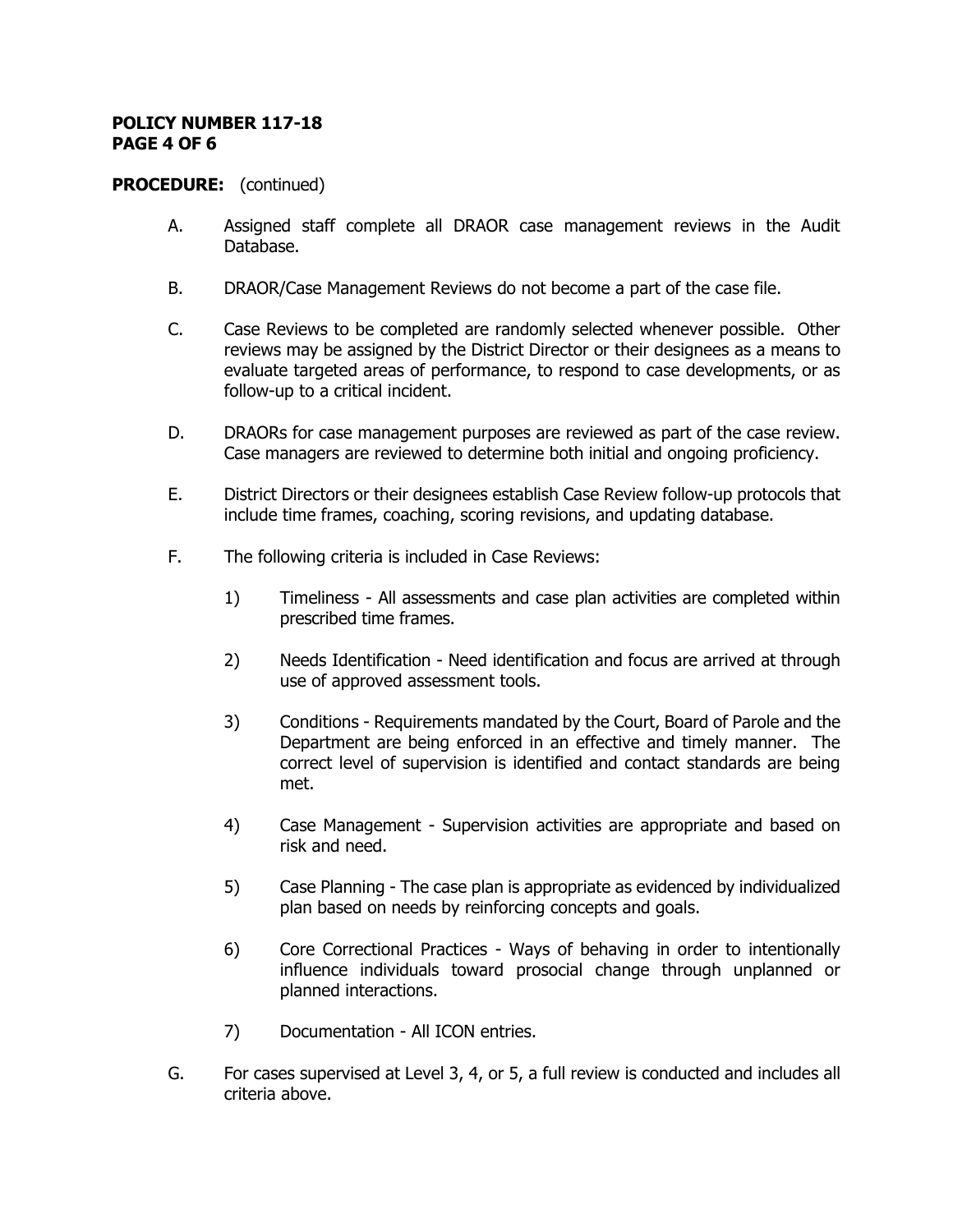#### **POLICY NUMBER 117-18 PAGE 5 OF 6**

- H. For cases which are supervised at Level 0, 1 or 2, the reviewer only evaluates Timeliness, Conditions and Documentation. District Directors determine their own review process for reviewing supervision Level 0, 1 and 2 cases.
- I. Eligibility For cases to be eligible for a full case review they must have been supervised by the officer being reviewed for a minimum of ninety (90) days unless the review is assigned for a specific reason (i.e. in response to a critical incident), or the review is being completed of the intake/assessment process.
- J. Case Review Proficiency Standards:
	- 1) Each supervision Level of 3 and above the Case Review has a potential range of scores from 0-21. Within this range three (3) levels of proficiency are defined:

| 18-21        | Proficient            |
|--------------|-----------------------|
| 17-15        | Emerging              |
| 14 and below | Not yet demonstrating |

- 2) Initial Proficiency:
	- a. Proficient the average score of five (5) randomly selected case reviews in the past year is between 18-21.
	- b. Emerging the average score of five (5) randomly selected case reviews in the past year is between 15-17.
	- c. Not Yet Developed the average score of five (5) randomly selected case reviews in the past year is 14 or below.
- 3) Ongoing Proficiency:
	- a. Those who score at the Proficient level must continue to maintain proficiency on two (2) randomly selected cases each year in order to maintain this level of proficiency and to have a reduced case management review schedule.
	- b. Those who score in the Emerging and Not Yet Developed range have more frequent reviews (frequency must be defined by each District individually) each year in order to assist them in achieving Proficient status and a reduced review schedule.
- 4) Case Management Review Follow Up District Directors or their designees establish review follow-up protocols that include time frames, coaching, scoring revisions, and updating database.